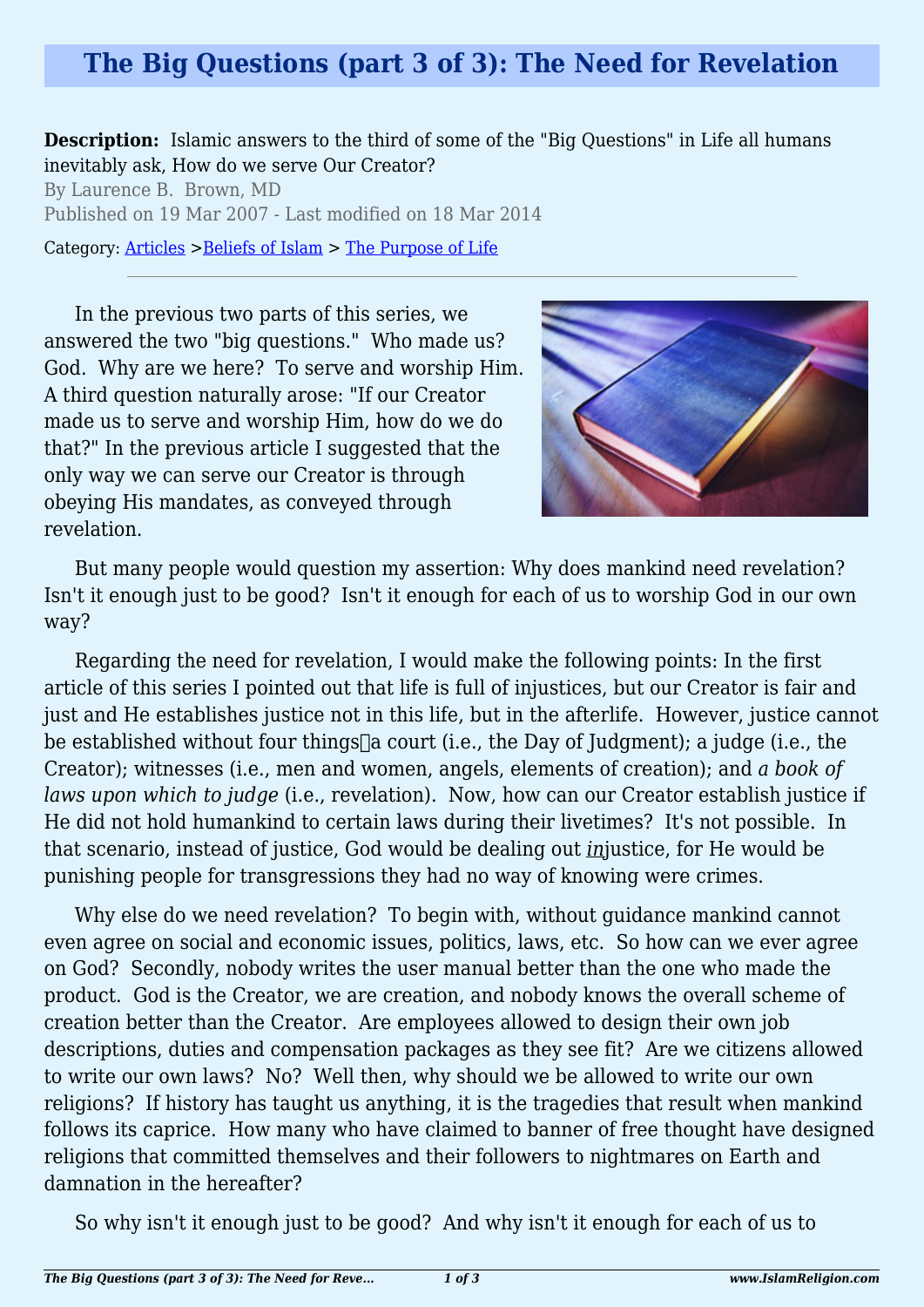worship God in our own way? To begin with, peoples' definitions of "good" differ. For some it is high morals and clean living, for others it is madness and mayhem. Similarly, concepts of how to serve and worship our Creator differ as well. More importantly and to the point, nobody can walk into a store or a restaurant and pay with a different currency than the merchant accepts. So it is with religion. If people want God to accept their servitude and worship, they have to pay in the currency God demands. And that currency is obedience to His revelation.

Imagine raising children in a home in which you have established "house rules." Then, one day, one of your children tells you he or she has changed the rules, and is going to do things differently. How would you respond? More than likely, with the words, "You can take your new rules and go to Hell!" Well, think about it. We are God's creation, living in His universe under His rules, and "go to Hell" is very likely what God will say to any who presume to override His laws with their own.

Sincerity becomes an issue at this point. We should recognize that all pleasure is a gift from our Creator, and deserving of thanks. If given a gift, who uses the gift before giving thanks? And yet, many of us enjoy God's gifts for a lifetime and *never* give thanks. Or give it late. The English poet, Elizabeth Barrett Browning, spoke of the irony of the distressed human appeal in *The Cry of the Human*:

And lips say "God be pitiful,"

Who ne'er said, "God be praised."

Should we not show good manners and thank our Creator for His gifts *now*, and subsequently for the rest of our lives? Don't we owe Him that?

You answered "Yes." You must have. Nobody will have read this far without being in agreement, but here's the problem: Many of you answered "Yes," knowing full well that your heart and mind does not wholly agree with the religions of your exposure. You agree we were created by a Creator. You struggle to understand Him. And you yearn to serve and worship Him in the manner He prescribes. But you don't know how, and you don't know where to look for the answers. And that, unfortunately, is not a subject that can be answered in an article. Unfortunately, that has to be addressed in a book, or maybe even in a series of books.

The good news is that I have written these books. I invite you to start with *The Eighth Scroll*. If you've liked what I've written here, you'll love what I've written there.

Copyright © 2007 Dr. Laurence B. Brown; used by permission.

Dr. Brown is the author of *The Eighth Scroll*, described by North Carolina State Senator Larry Shaw as, "*Indiana Jones* meets *The Da Vinci Code*. *The Eighth Scroll* is a breath-holding, white-knuckled, can't-put-down thriller that challenges Western views of humanity, history and religion. Bar none, the best book in its class!" Dr. Brown is also the author of three scholastic books of comparative religion, *MisGod'ed*, *God'ed*, and *Bearing True Witness* (Dar-us-Salam). His